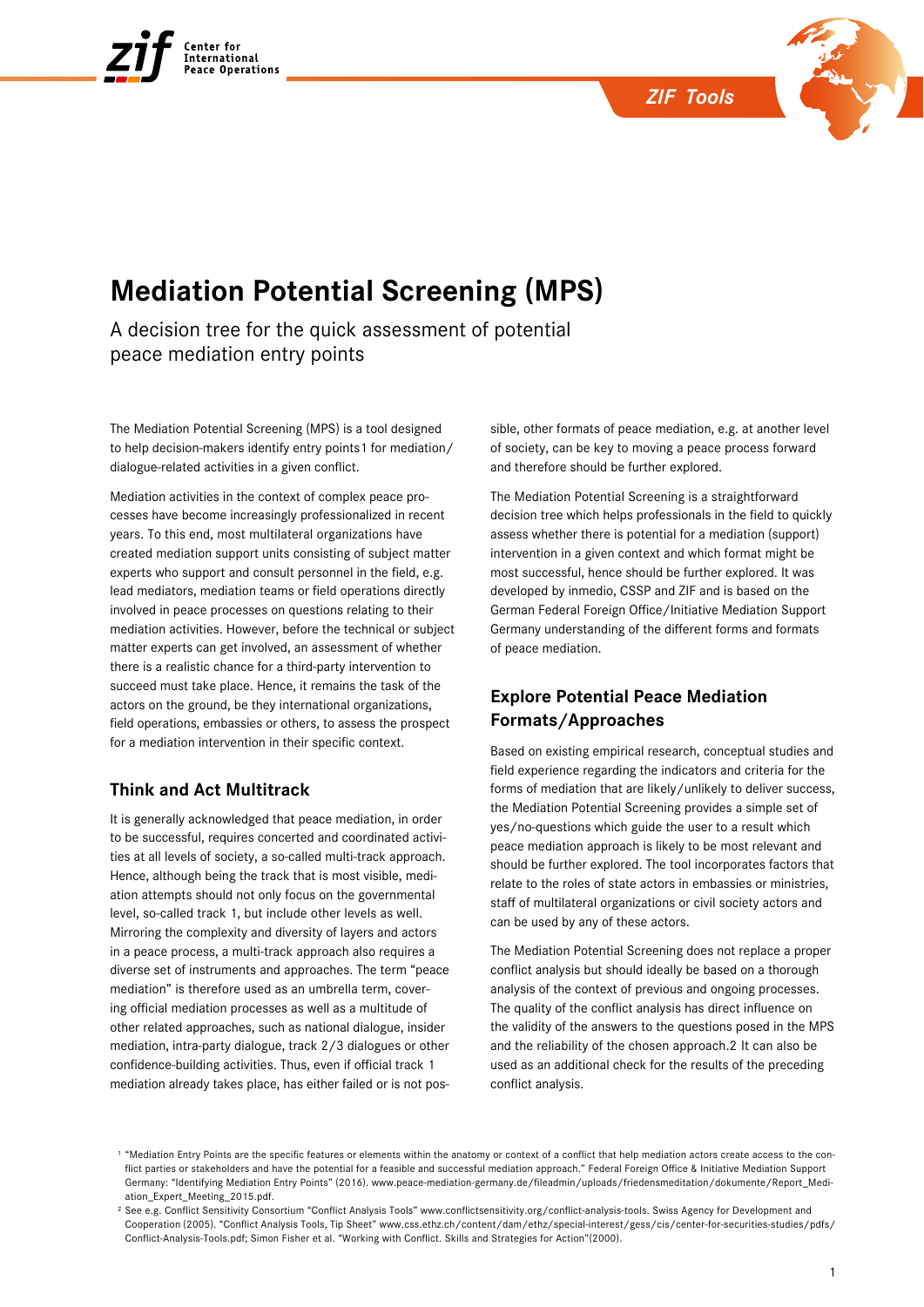# Mediation Potential Screening (MPS)



### **How to best use the MPS tool**

**STEP 1** Define the conflict you want to address.

- **STEP 2** Based on your conflict analysis (actors and relationships, positions, interests and needs, strategic options of the parties, etc.) and your knowledge of the resources available and the access of your organization to the conflict actors, follow the yes/no-decisions in the chart.
- **STEP 3** If there are no clear yes/no-answers, follow both paths in case of doubt, which will implicitly suggest hybrid activities and formats.3
- **STEP 4** Cross check your result with different experts and elaborate ways of exploring the options in more depth.

<sup>&</sup>lt;sup>3</sup> The tool has an inbuilt hierarchy of activities: If you can work on track 1 or 2, the tool will deliver track 1 as a result. If you can work on track 2 or 3, track 2 will be the result, etc.. You should not follow only one path, but properly recognize that mediation takes place on different tracks (not necessarily by the same actors). Hence, even after having come to a result (right column), it can be helpful to follow other paths and determine what other activities might be important in addition. The tool is designed in such a way as to deliver the mediation activity which is likely to have the biggest comparative advantage and potential impact as first result.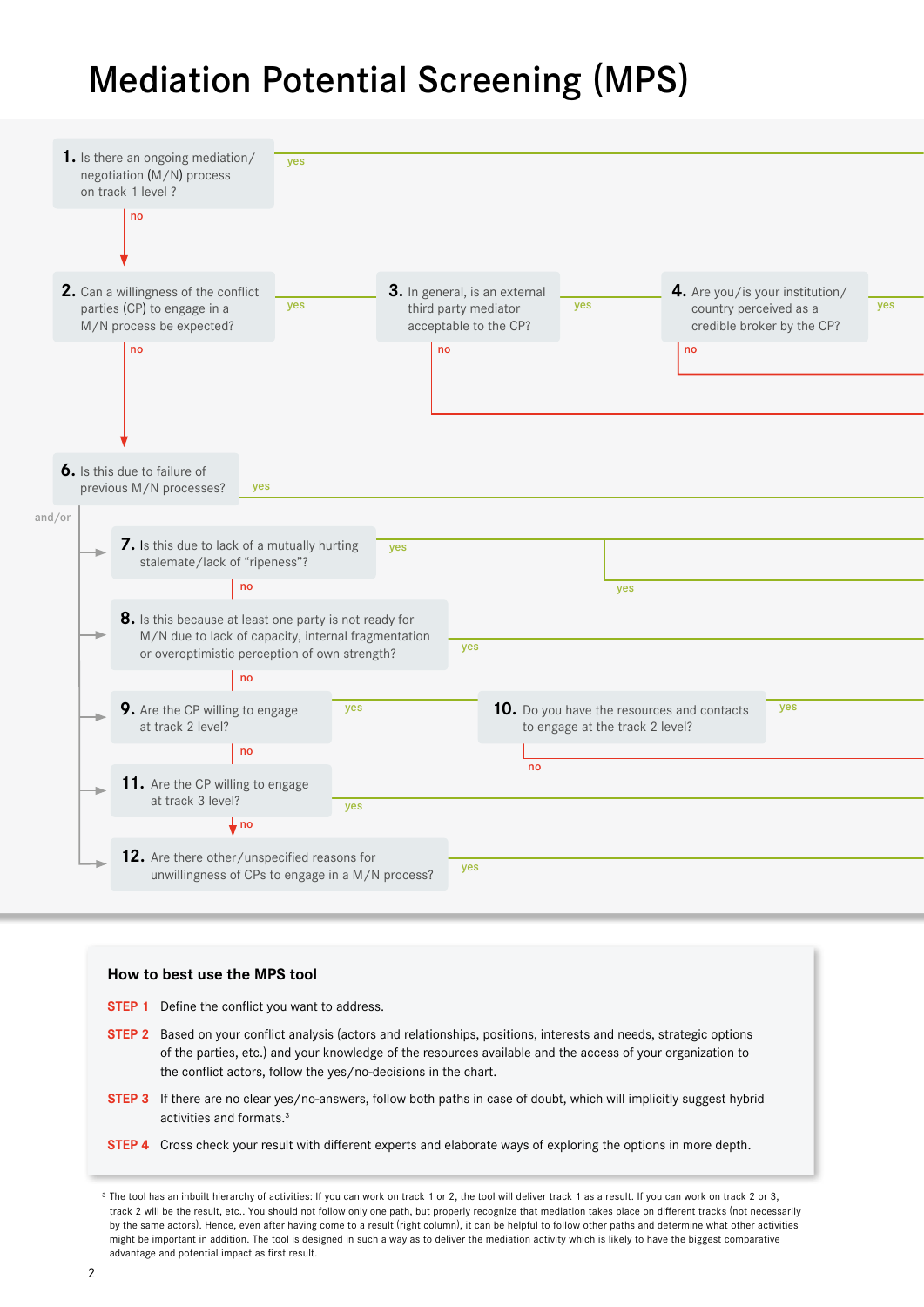

**5.** Are sufficient resources /

expertise available and are you / is your organisation ready/ able to act as an impartial party?



no

yes



**Note:** Although the differentiation of forms and formats of peace mediation based on a few yes/no-decisions constitutes a simplification, this work-inprogress chart should give a rough first orientation of options that could be further explored and validated through more in-depth analysis.

- **A.** Identify measures to support the track 1 effort, e.g.:
	- financial support
	- subject matter expertise
	- garner international support
	- intra-party/track 2 dialogue
	- local mediation structures
- **B.** Explore the possibility for a track 1 or 1.5 M/N process
- **C.** Explore ways to obtain additional resources/expertise
- **D.** Assist in finding a mutually accceptable mediator/facilitator
- **E.** Explore options to engage in informal mediation or facilitation behind the scenes, to initiate a national dialogue process, or support high-level insider mediators
- **F.** Analyse Lessons Learned from those processes and determine next steps
- **G.** Keep lines of communication with the CP open
- **H.** Foster "ripeness" through promoting a coherent international approach (peace diplomacy)
- **I.** Explore an intra-party dialogue/ bilateral consultations to prepare for the M/N table
- **J.** Initiate/support track 2 dialogue through INGOs/NGOs and/or insider mediators
- **K.** Assist in identifying actors who could engage on track 2
- **L.** Support local mediation structures, insider mediators & infrastructures for peace
- **M.** Conduct more in-depth conflict analysis to identify possible mediation entry points

### **Explanations/comments on the questions (1. – 12.) and formats/activities (A. – M.) in the chart**

As the optional mediation activities mentioned in the MPS are not always self-evident, some of them are briefly explained here. The MPS is an invitation to explore the identified mediation activity/ies of interest more thoroughly.

- **2.** This does not necessarily mean that the conflict parties would openly express readiness to negotiate. It rather refers to power relations and strategic options which indicate that a negotiated solution in general would be beneficial to all sides.
- **3.** Due to cultural or political factors, in some cases conflict parties might rather engage in direct talks than agree on an external mediator. Various ways of supporting this in a mediation-like manner exist nevertheless.
- **4.** Here, it could be worth to examine what to do if only one of the parties considers you to be credible. In this case, you could proceed with D.
- **5.** Even if mediation is desired, a third party might not be able to take the role of a go-between because of other international obligations which require this third party to pursue a partisan stance.
- **7.** According to the concept of "ripeness", which is based on the empirical analysis of case studies, successful mediation is more likely if the parties perceive a mutually hurting stalemate plus a mutually enticing opportunity (in the sense of a way out).<sup>4</sup> Although this concept has been criticized and further developed it is still useful as an orientation to understand conflict parties' motivation for or against mediation.<sup>5</sup>
- **A.** To further determine which type of support is needed, analyze challenges to the existing M/N process and compare the result with the points mentioned in questions 7-9.
- **H.** In many cases mediation cannot work because different international actors have competing mediation approaches or support opposing conflict parties.

⁴ William I. Zartman "Ripeness: The Hurting Stalemate and Beyond" in Paul Stern & Daniel Druckman, eds. "International Conflict Resolution after the Cold War" (2000). ⁵ Aytekin Cantekin "Ripeness and Readiness Theories in International Conflict Resolution" in: Journal of Mediation & Applied Conflict Analysis (2016).